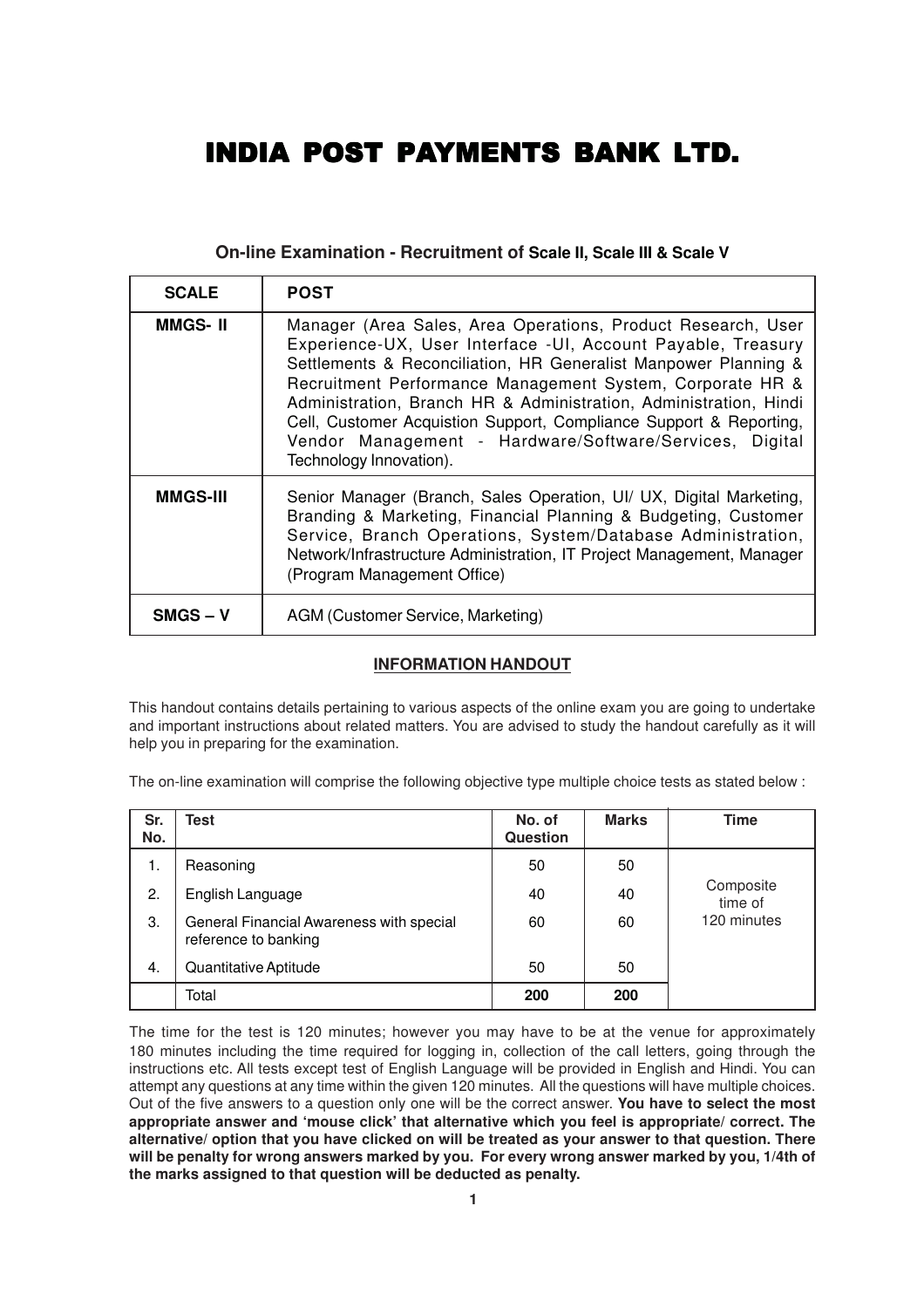## **Candidates will have to pass in each of the objective tests. Minimum passing marks in each test will be decided by IPPB based on preference of computing candidates.**

The Scores of Online Examination will be obtained by adopting the following procedure :

- (i) Number of questions answered correctly by a candidate in each objective test is considered for arriving at the Corrected Score after applying penalty for wrong answers.
- (ii) The Corrected Scores so obtained by a candidate are made equivalent to take care of the minor difference in difficulty level, if any, in each of the objective tests held in different sessions to arrive at the Equated Scores**\* (Only if exam is conducted in more than one session).**

**\***Scores obtained by candidates on any test are equated to the base form by considering the distribution of scores of all the forms.

(iii) Testwise scores and scores on total is reported with decimal points upto two digits.

**Please note that the types of questions in this handout are only illustrative and not exhaustive. In the actual examination you will find questions of a higher difficulty level on some or all of these types and also questions on the types not mentioned here.**

Some sample questions are given below.

## **REASONING**

This is a test to see how well you can think. It contains questions of various kinds. Here are some sample questions.

- **Q.1.** If the letters in the word TOPS can be rearranged to form a meaningful word beginning with O, the last letter of that word is your answer. If more than one such word can be formed, M is the answer and if no such word can be formed, X is the answer.
	- (1) T (2) P (3) M (4) S (5) X
- **Q.2.** Some leaders are dishonest. Satyapriya is a leader. Which of the following inferences definitely follows from these two statements ?<br>(1) Satyapriya is honest
	-

(2) Satyapriya is dishonest

- 
- 
- (3) Some leaders are honest (4) Leaders are generally dishonest
- (5) Satyapriya is sometimes dishonest
- **Q.3.** If the letters of the following alphabet intercharge positions, so that A takes the place of Z and Z takes the place of A; B takes the place of Y and Y takes the place of B and so on, what will be the 13th letter from the right ?
	- A B C D E F G H I J K L M N O P Q R S T U V W X Y Z (1) M (2) N (3) O (4) L (5) Other than those given as options
- **Q.4.** In a row of girls, if Seeta who is 10th from the left and Lina who is 9th from the right interchange their seats, Seeta becomes 15th from the left. How many girls are there in the row ? (1)  $16$  (2)  $18$  (3)  $19$  (4)  $22$  (5) Other than those given as options
- **Q.5-7.** Read the information given below and answer the questions. Six plays A, B, C, D, E and F of a famous playwright are to be staged one on each day from Monday to Saturday. The schedule of the plays is to be in accordance with the following. (1) A must be on the immediately previous day of the on which E is staged.
	- (2) C must not be staged on Tuesday.
	- (3) B must be on a day which immediately follows the day on which F is staged.
	- (4) D must be staged on Friday only and should not be immediately preceded by B.
	- (5) E must not be staged on the last day of the schedule.
- **Q.5.** Which of the following is the schedule of plays, with the order of their staging from Monday ?<br>(1) EABFDC (2) AFBEDC (3) AFBCDE  $(1)$  EABFDC
	- (4)  $F \wedge B \wedge E \wedge C$  (5) Other than those given as options

**Q.6.** Play C cannot definitely be staged on which of the following days in addition to Tuesday ?<br>(1) Monday (2) Wednesday (3) Thursday (4) Friday (5) Sature (1) Monday (2) Wednesday (3) Thursday (4) Friday (5) Saturday **Q.7.** Play D is between which of the following pairs of plays ?

(1) C and E (2) E and F (3) A and E (4) B and E (5) C and F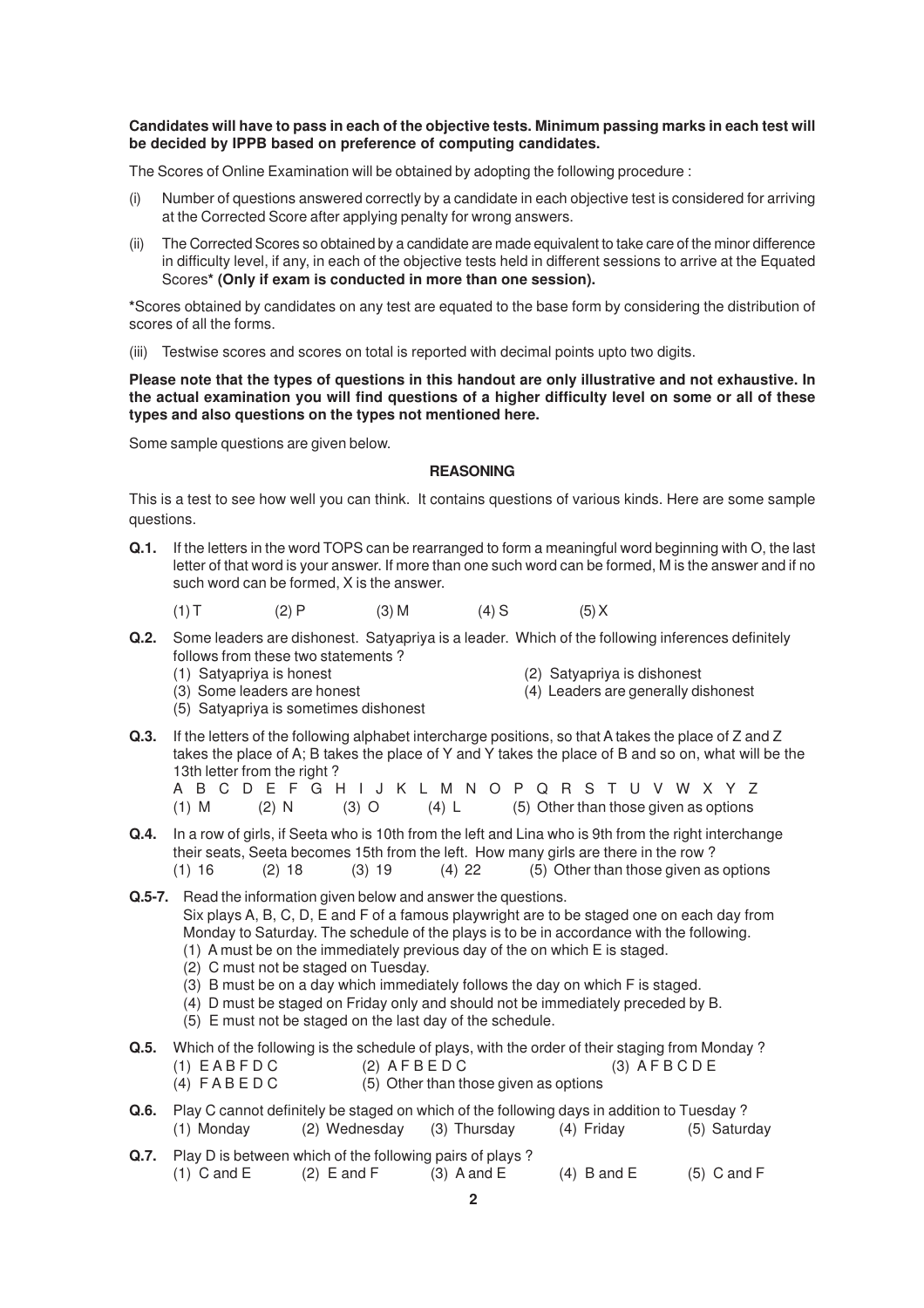## **ENGLISH LANGUAGE**

This is a test to see how well you know English. Your English language ability would be tested through questions on grammar & vocabulary, synonyms, antonyms, sentence completion, comprehension of a passage etc.

- **Directions :** Read each sentence to find out whether there is any grammatical or idiomatic error in it. The error, if any, will be in one part of the sentence. The number of that part is the answer. If there is no error, the answer is 'No error'. (Ignore the errors of punctuation, if any).
- **Q.1.** The regaining of freedom / as we well know has given rise for / many dormant issues /

|                               | (2` | ا ب |           |
|-------------------------------|-----|-----|-----------|
| and conflicts in our society. |     |     | No error. |
| $\mathbf{4}^{\circ}$          |     |     | (5)       |

- **Directions :** Pick out from the words given below each sentence the word which would complete the sen tence correctly and meaningfully.
- **Q.2.** He wants me to look his garden during his absence. (1) at (2) over (3) after (4) into (5) from
- **Q.3-6.** In the following passage there are blanks, each of which has been numbered. These numbers are printed below the passage and against each, five words are suggested, one of which fits the blank appropriately. Find out the appropriate word in each case.

The true (3) of rights is duty. If we all (4) our duties, rights will not be (5) to seek. If leaving duties unperformed we run (6) rights, they will escape us like an elusive person. The more we pursue them, the farther off they fly.

| Q.3.                 | (1) | end |     | (2) source |          | $(3)$ joy  |     | (4) purpose | (5)       | power      |
|----------------------|-----|-----|-----|------------|----------|------------|-----|-------------|-----------|------------|
| $Q.4.$ (1) deny      |     |     |     | (2) devote | (3)      | discharge  | (4) | imagine     | (5)       | fulfill    |
| $Q.5.$ (1) far       |     |     |     | (2) close  |          | $(3)$ easy |     | (4) against |           | (5) common |
| <b>Q.6.</b> $(1)$ as |     |     | (2) | after      | $(3)$ at |            |     | (4) from    | $(5)$ for |            |

## **GENERAL FINANCIAL AWARENESS WITH SPECIAL REFERENCE TO BANKING**

This test is designed to measure your awareness about the past and present events, socio economic developments as well as awareness about developments in the Banking Industry etc.

- **Q.1.** Which of the following financial institutions has introduced the 'Know Your Customer' guidelines for Banks ?
	- (1) IDBI (2) RBI (3) NABARD 4) SIDBI (5) Other than those given as options
- **Q.2.** Which of the following sectors contributes the maximum in deciding the growth in income of the states in India ?
	- (1) Energy (2) Tourism (3) Service (4) Transport (5) Agriculture
- **Q.3.** Headquarters of which of the following nationalised Banks is not situated in Maharashtra state ? (1) Dena Bank (2) Central Bank of India (3) Bank of India
	- $(5)$  United Bank of India
- **Q.4.** Who among the following is the current Prime Minister of India ?<br>(1) Dr. A. P. J. Abdul Kalam (2) Dr. Manmohan Singh
	- (1) Dr. A. P. J. Abdul Kalam (2) Dr. Manmohan Singh (3) Mr Pranab Mukherjee
	- (4) Shri Narendra Modi (5) Other than those given as options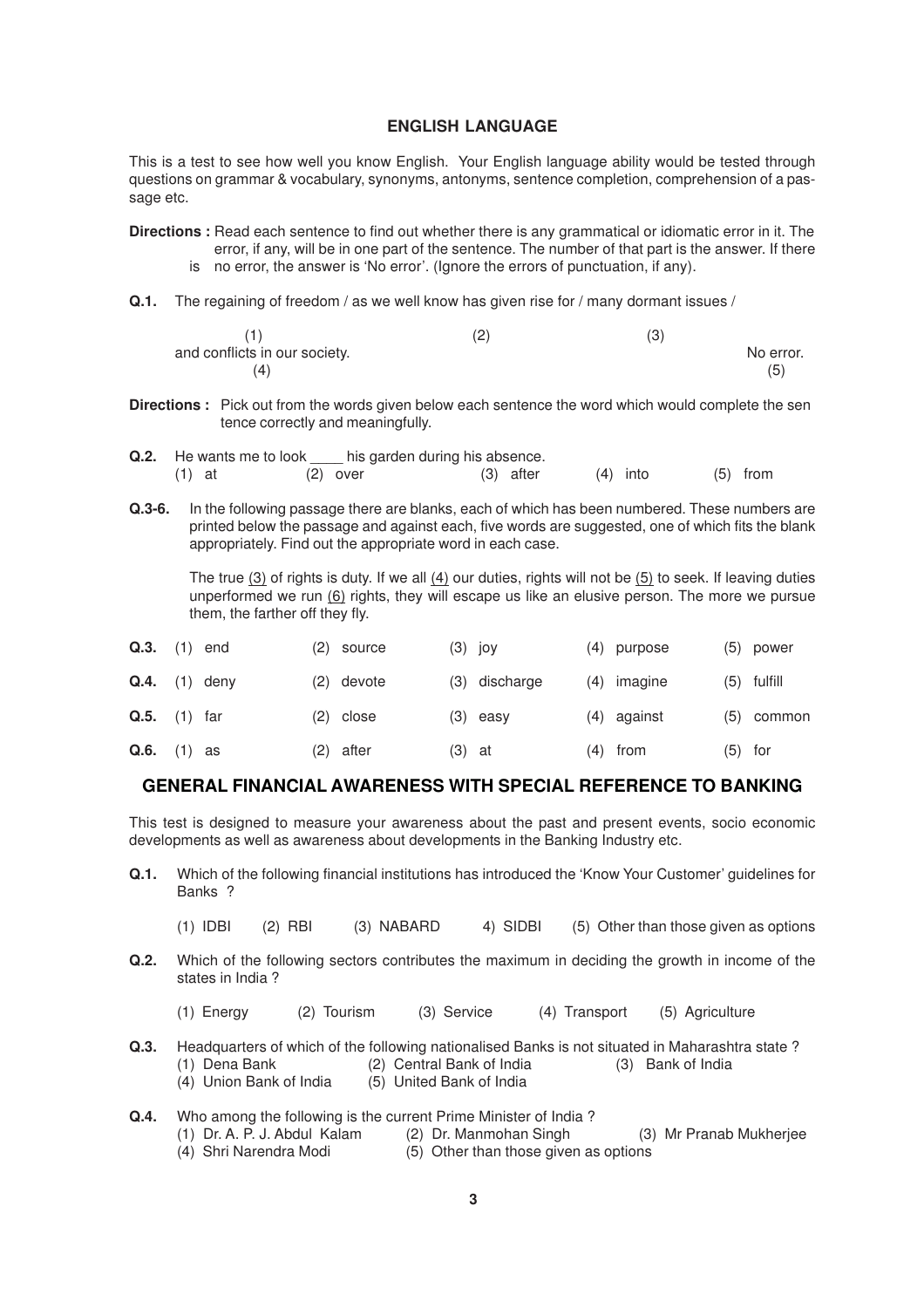## **QUANTITATIVE APTITUDE**

This is a test designed to see how fast and accurately you can deal with numbers viz. computation, quantitative reasoning, interpretation of data etc.

- **Q.1.** Sohanlal purchased 120 reams of paper at Rs.100 per ream. The expenditure on transport was Rs.480. He had to pay an octroi duty of 50 paise per ream and the coolie charges were Rs.60. What should be the selling price of each ream if he wants a profit of 20% ? (1) Rs.126 (2) Rs.115.50 (3) Rs.105 (4) Rs. 120 (5) Other than those given as options
- **Q.2.** The interest on a certain deposit at 9% per annum is Rs.405 in one year. How much will be the additional interest in one year on the same deposit at 10% per annum ?

(1) Rs. 40.50 (2) Rs. 450 (3) Rs. 855 (4) Rs.45 (5) Other than those given as options

Also, there may be some questions based on graphs and tables.

**Q.3-5.** Directions : Given below is a table showing percentages out of a total of 700 employees ranking six attributes that help promotion. Rank I is the highest. Study the table carefully and answer questions that follow :

|                     | Percentage of Employees giving Different Ranks |    |    |    |    |    |  |
|---------------------|------------------------------------------------|----|----|----|----|----|--|
| <b>Attribute</b>    |                                                | Ш  | Ш  | IV | v  | VI |  |
| <b>Seniority</b>    | 32                                             | 17 | 22 | 19 | 5  | 5  |  |
| <b>Perseverance</b> | 14                                             | 19 | 17 | 9  | 27 | 14 |  |
| <b>Efficiency</b>   | 15                                             | 19 | 21 | 14 | 14 | 17 |  |
| Intelligence        | 10                                             | 14 | 10 | 14 | 17 | 35 |  |
| <b>Honesty</b>      | 24                                             | 17 | 7  | 9  | 27 | 16 |  |
| <b>Sociability</b>  | 5                                              | 14 | 23 | 35 | 10 | 13 |  |

| Q.3. | Which attribute for promotion has received the highest rank? |        |             |                 |                |  |  |
|------|--------------------------------------------------------------|--------|-------------|-----------------|----------------|--|--|
|      | (1) Perseverance (2) Seniority                               |        | (3) Honesty | (4) Sociability | (5) Efficiency |  |  |
| Q.4. | How many employees gave rank III to intelligence?            |        |             |                 |                |  |  |
|      | - 119                                                        | (2) 98 | $(3)$ 77    | $(4)$ 70        | $(5)$ 10       |  |  |

**Q.5.** Which attribute is considered the least important for Promotion ? (1) Honesty (2) Intelligence (3) Perseverance (4) Efficiency (5) Sociability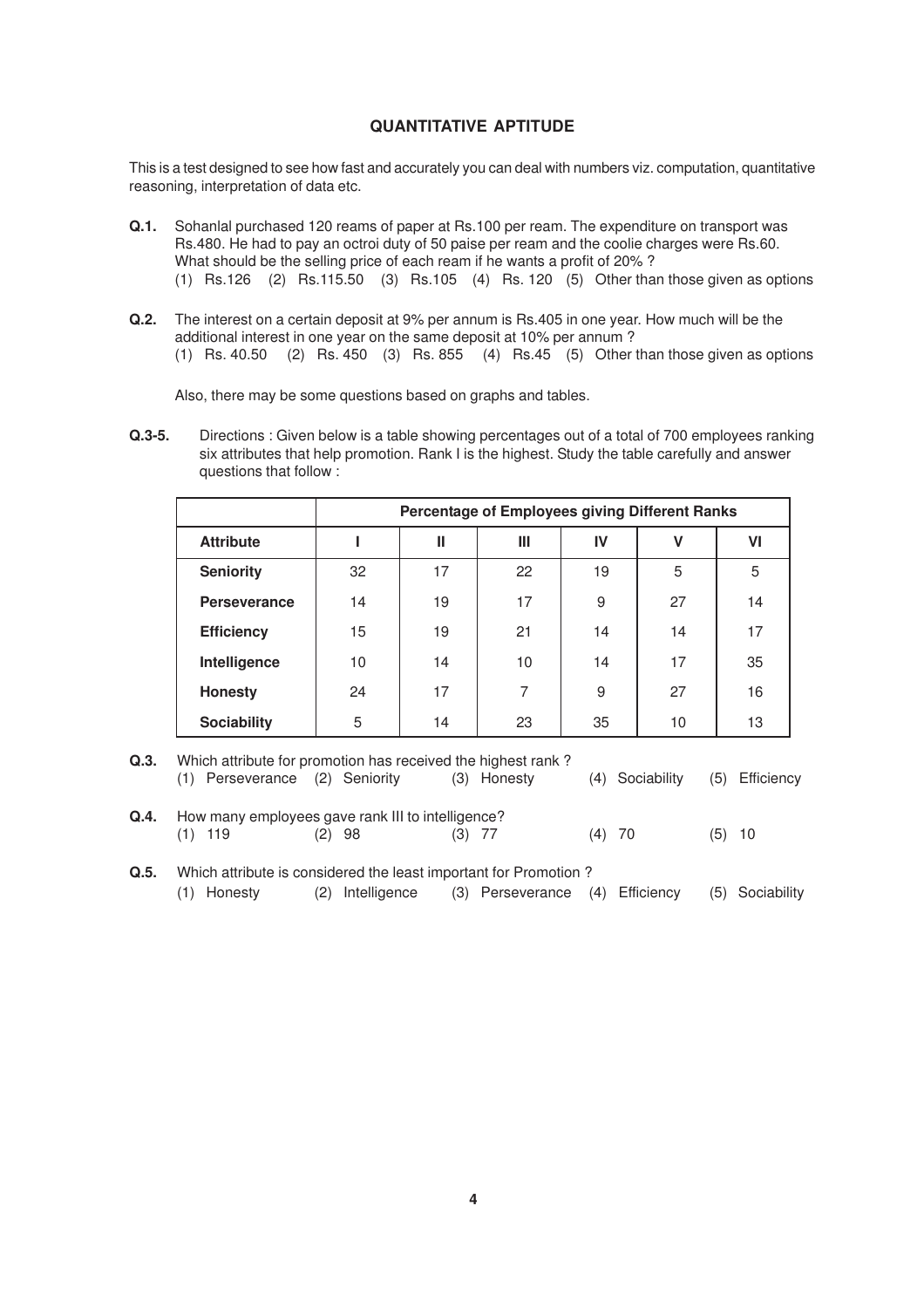## **(A) Details of the On-line Examination Pattern**

- (1) The examination would be conducted on-line i.e. on a computer.
- (2) The tests except test of English Language will be provided in English and Hindi.
- (3) All the questions will have multiple choices. Out of the five answers to a question only one will be the correct answer. **The candidate has to select the most appropriate answer and 'mouse click' that alternative which he/ she feels is appropriate/ correct. The alternative/ option that is clicked on will be treated as the answer to that question. Answer to any question will be considered for final evaluation, only when candidates have submitted the answers by clicking on "Save & Next" or "Mark for Review & Next".**
- (4) The clock has been set at the server and the countdown timer at the top right corner of your screen will display the time remaining for you to complete the test(s). When the clock runs out the exam ends by default - you are not required to end or submit your exam.
- (5) The question palette at the right of screen shows one of the following statuses of each of the questions numbered:

 $1$ You have not visited the question yet.



You have not answered the question



You have answered the question

You have answered the question but marked it for review.

The Marked for Review status simply acts as a reminder that you have set to look at the question again. If an answer is selected for a question that is Marked for Review, the answer will be considered in the final evaluation.

You have NOT answered the question but have marked the question for review

- (6) To select a question to answer, you can do one of the following :
	- (a) Click on the question number on the question palette at the right of your screen to go to that numbered question directly. Note that using this option **does NOT save your answer** to the current question.
	- (b) Click on **'Save & Next'** to save answer to current question and to go to the next question in sequence.
	- (c) Click on **'Mark for Review and Next'** to save answer to current question, mark it for review, and to go to the next question in sequence.
- (7) To select your answer, click on one of the option buttons.
- (8) To change your answer, click another desired option button.
- (9) To save your answer, you MUST click on **Save & Next**.
- (10) To deselect a chosen answer, click on the chosen option again or click on the **Clear Response** button.
- (11) To mark a question for review click on **Mark for Review & Next**. If an answer is selected for a question that is Marked for Review, the answer will be considered in the final evaluation.
- (12) To change an answer to a question, first select the question and then click on the new answer option followed by a click on the **Save & Next** button.
- **(13) Questions that are saved or marked for review after answering will ONLY be considered for evaluation.**
- (14) Test name(s) will be displayed on the top bar of the screen. Questions in a test can be viewed by clicking on the test name. The test you will view will be highlighted.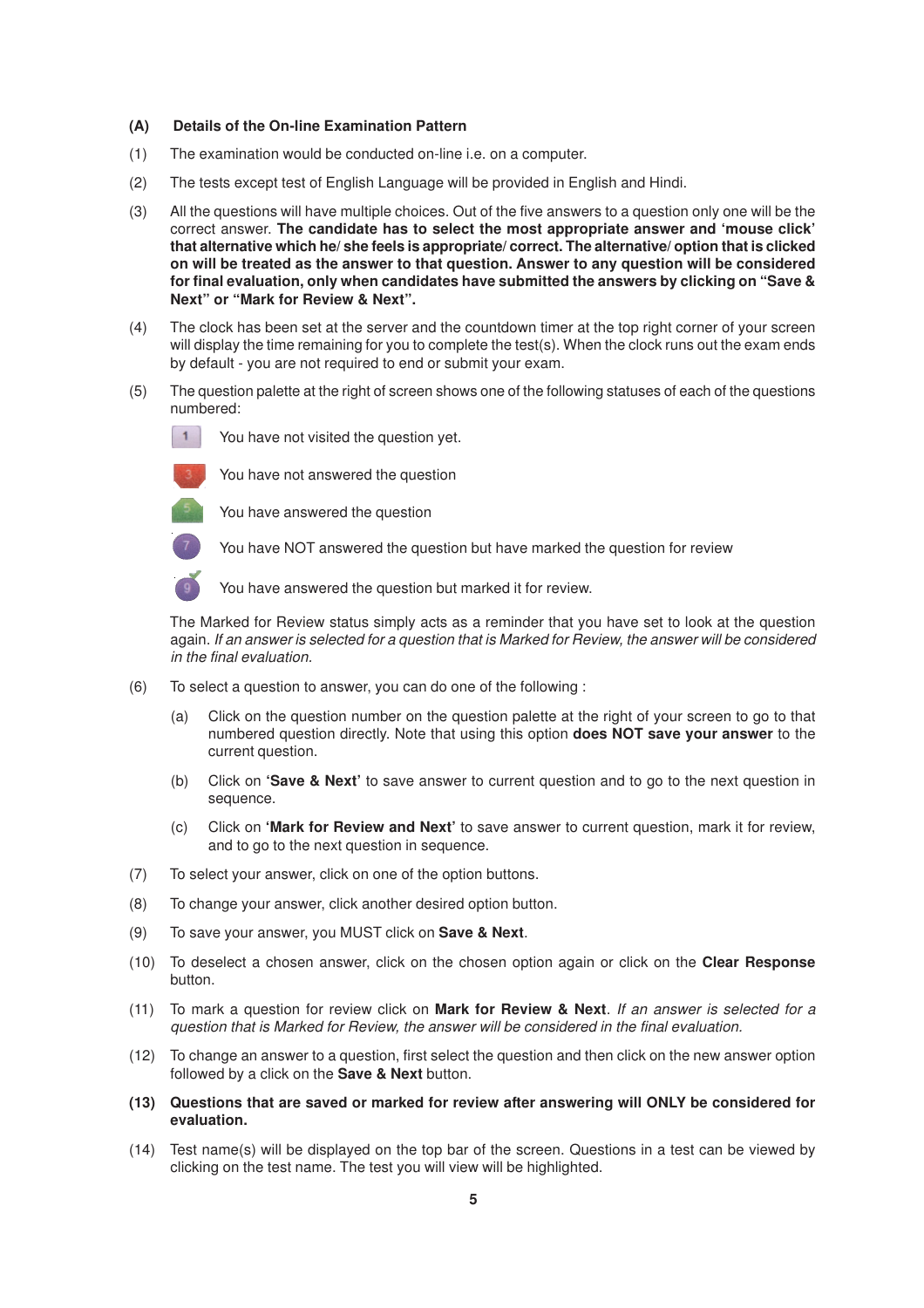- (15) After clicking the **Save & Next** button on the last question for a test, you will automatically be taken to the first question of the (next) test.
- (16) You can move the mouse cursor over the test names to view the status of the questions for that test.
- (17) You can shuffle between tests and questions during the examination as per your convenience.
- (18) The candidates are requested to follow the instructions of the "Test Administrator" carefully. If any candidate does not follow the instructions / rules, it would be treated as a case of misconduct/ adoption of unfair means and such a candidate would be liable for debarment from appearing for examinations for a period as decided by IPPB.
- (19) The candidates may ask the Test Administrator about their doubts or questions only before the commencement of the test. No query shall be entertained after the commencement of the examination.
- (20) After the expiry of 120 minutes, the candidates will not be able to attempt any question or check their answers. The answers of the candidate would be saved automatically by the computer system.
- **(21) Please note :**
	- **(a) Candidates will not be allowed to "finally submit" unless they have exhausted the actual test time.**
	- **(b) Under no circumstances should a candidate click on any of the 'keyboard keys' once the exam starts as this will lock the exam.**

#### **B] General Instructions:**

- (1) Please note date, time and venue address of the examination given in the call letter.
- (2) You may visit the venue one day before the Online Examination to confirm the location so that you are able to report **on time** (as printed on the call letter) on the day of the examination. Late comers will not be allowed.
- (3) The call letter should be brought with you to the examination venue along with your recent passport size photograph duly pasted on it. (Preferably the same photograph as was as uploaded).
- (4) You must scrupulously follow the instructions of the Test Administrator and Bank Representative at the examination venue. If you violate the instructions you will be disqualified and will be asked to leave the examination venue.
- (5) No use of calculators (separate or with watch), books, note books or written notes, cell phones (with or without camera facility), or any other electronic device will be allowed during the examination.
- (6) Please bring this call letter with your photograph affixed thereon, currently valid Photo identity proof in original and a photocopy of the same ID proof which you bring in original - THIS IS ESSENTIAL. Please hand over this call-letter alongwith photocopy of photo identity proof duly stapled together to the invigilator. Currently valid photo identity proof may be PAN Card/Passport/ Driving Licence/Voter's Card/Bank Passbook with photograph/Photo Identity proof issued by a Gazetted Officer on official letterhead /Photo Identity proof issued by a People's Representative on official letterhead/Valid recent Identity Card issued by a recognised College/University/Aadhar Card/E-Aadhar Card with a photograph/Employee ID/Bar Council Identity card with photograph. **Please Note - Ration Card will NOT be accepted as valid ID proof.** Please note that your name as appearing on the call letter (provided by you during the process of registration) should exactly match the name as appearing on the photo identity proof. Female candidates who have changed first/last/middle name post marriage must take special note of this. If there is any mismatch between the name indicated in the Call Letter and Photo Identity Proof you will not be allowed to appear for the exam. In case of candidates who have changed their name will be allowed only if they produce Gazette notification/their marriage certificate/affidavit.